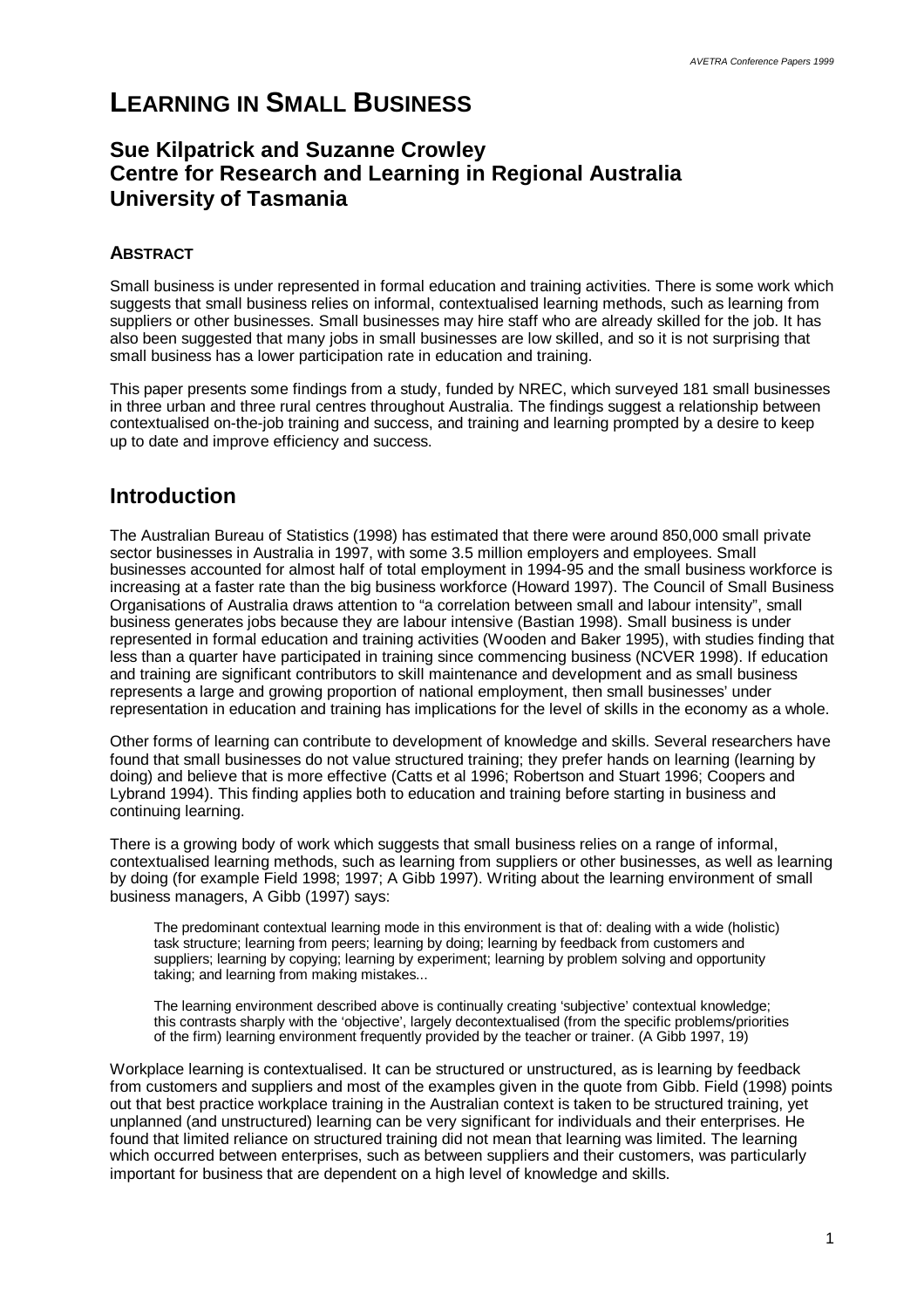Many reports (Bureau of Industry and Economics 1991; Karpin 1995; Coopers & Lybrand 1994) suggest that there is a low level of management skills among small business owners, and this impacts negatively on their attitude to skills development for themselves and their employees. Other reasons for low rates of small business participation in structured training given in the literature include: a preference for independence; lack of confidence in working in training settings; a preference for information from known sources; a fear of being exposed to new knowledge and skills; hiring staff who are already skilled for the job; many jobs in small businesses are low skilled; and the cost of training, including time (NCVER 1998; Kilpatrick and Rosenblatt 1998; J Gibb 1997).

Skills development, and training in particular, is often prompted by requirements of external bodies (government, awards, financial institutions, suppliers or customers), new technology, a desire to expand, and a crisis (Coopers & Lybrand 1994). Most of these prompts to learn are reactive, with the exception of a desire to expand and new technology if the business is an early adopter rather than following common practice in their industry.

### **TERMINOLOGY**

In this paper, the term course refers to activities organised by or in conjunction with an external body, and includes VET (vocational education and training) courses. Courses do not necessarily lead to an accredited qualification. Seminars and business meeting arranged with an aim of sharing or developing knowledge or skills, on-the-job training organised by the business, and learning from mentors or consultants engaged by the business are considered separately. These four activities (courses, on-thejob training, seminars and learning from mentors) are referred to as training. The term informal learning is used to cover learning from print and electronic media (not as part of an organised course), and incidental or ad hoc learning from customers, suppliers, and business and social networks. Education and training includes learning activities undertaken or accredited through an institution.

### **BUSINESS SUCCESS, TRAINING AND LEARNING**

Earlier work with small businesses in agriculture confirms a preference for informal learning methods for the sorts of reasons discussed above, but finds that businesses which participate in organised training (accredited and non-accredited) are more successful in terms of profitability (Kilpatrick 1997; 1996).

Specific, or on-the-job, training is an important factor in increasing productivity. A study by the American Society for Training and Development found that over half the productivity increases which occurred in the United States between 1929 and 1989 were due to learning on the job, and that people given formal workplace training have a thirty percent higher productivity rate (Business Council for Effective Literacy, 1993). Learning organisation theory literature is based on the premise that learning in the workplace increases productivity (for example, Senge 1993).

There is some evidence of a relationship between prior education and success in small business. Kilpatrick (1996) found that small agricultural business owner/managers with formal qualifications were more profitable because they were better able to make appropriate and successful changes in their business. Bureau of Industry Economics (1991) and number of studies summarised in World Bank (1995) found that small businesses with better educated managers are more likely to grow and/or survive. A large Australian study over a twelve year period found a significant relationship between prior formal education and business success (Williams, in McMahon, 1989, 62).

The ability and willingness to make successful changes to practices in the business is suggested as the link between education and training and business success (measured by productivity, profitability and/or survival). Education and training is especially important for those functions which require adaptation to change (Sloan, 1994). Welch (1970), in a seminal work in human capital theory, found that education can affect productivity via improved quality of labour and also via an allocative effect which is due to improved ability to process information, select inputs and allocate inputs across competing uses. A number of studies suggest that the better educated are aware of a greater number of possible innovations through use of the mass media and contact with expert advisers (for example, Rogers, 1995). When combined with the enhanced ability to select the best of these innovations, this awareness will lead to superior outcomes for businesses with better educated managers and workforces.

A final body of literature which suggests that education improves responsiveness and adaptability is that which concludes that education alters values and attitudes. The interaction between participants which takes place during training time, and before and after sessions allows individuals to compare their values and attitudes with group norms. The opportunity to alter values and attitudes during training increases the probability of a change to practice (Guba & Lincoln, 1989).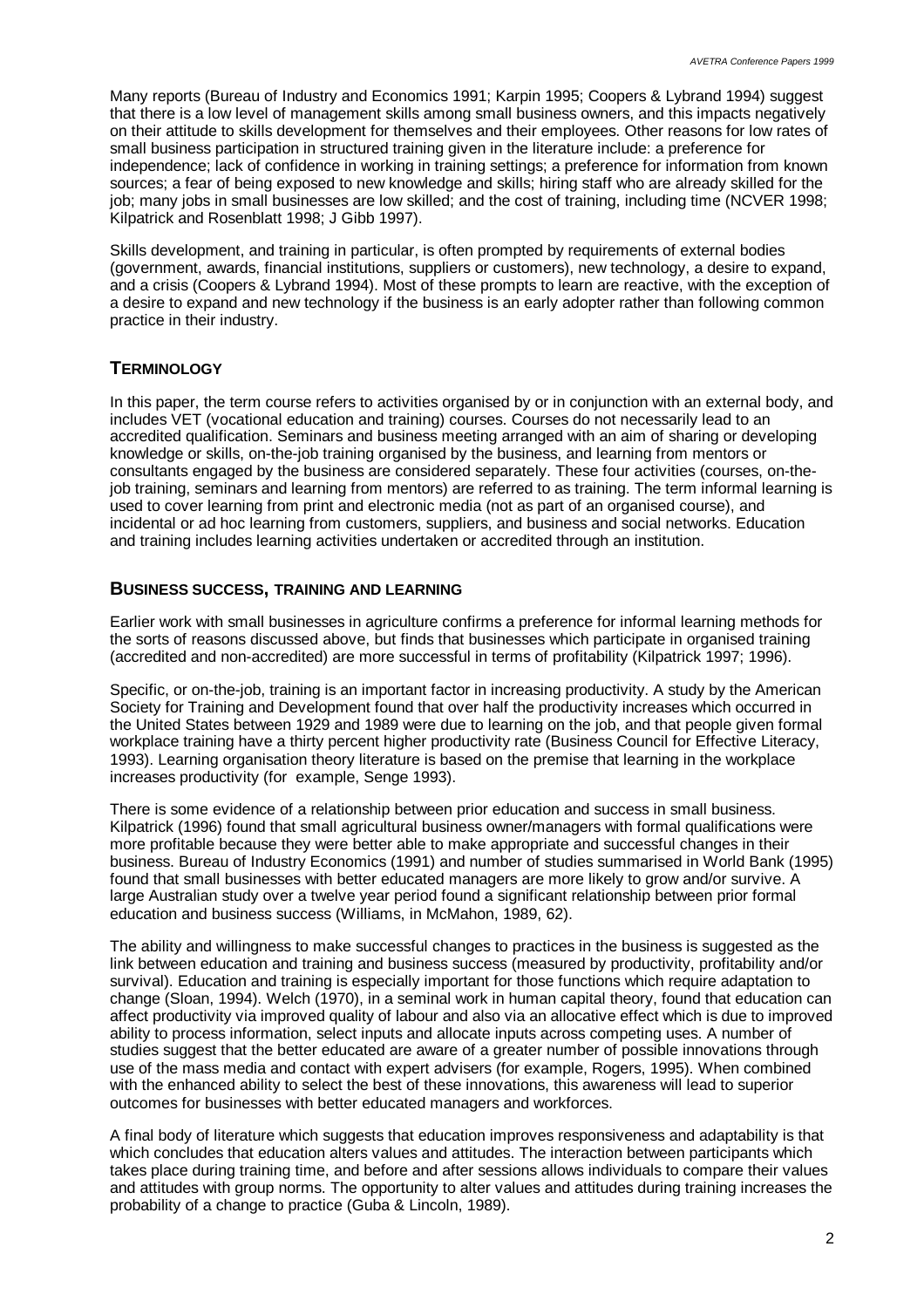Informal learning also has the potential to alter values and attitudes, either toward or away from change. Lave & Wenger (1991) suggest a model of learning as social construction. Learners learn to function in a community by learning the shared language and acquiring the community's subjective viewpoint. Brown and Duguid (1991) talk of shared meanings for interpreting complex activities being formed and transformed through problem solving in workplace communities.

Whilst work such as Field (1998) indicates the importance of informal learning to small businesses, there is no clear information about the relative importance of informal learning, on-the-job learning and structured education and training in business success. This paper attempts to shed some light on the issue by investigating whether successful business are more likely to be involved in various types of organised training, on-the-job training and informal learning, and examining the motivations, or prompts, for training and learning experiences.

This paper reports part of the findings of the NREC project 'The relationship between training and small business'. The findings here relate to the relationship between current and past participation in education and training in small business and success or failure, and how small businesses decide how to improve their knowledge and skills.

# **Methodology**

A total of 181 small businesses in four industries in each of three metropolitan and three non-metropolitan regions were surveyed by telephone. The regions were chosen to include regions of varying rates of economic growth. Metropolitan centres are defined as those with a population of 100,000 or more.

The industries chosen represented those where most small businesses are located (Australian Bureau of Statistics 1997): construction, retail, property and business services, and manufacturing. Although more small businesses are located in agriculture than manufacturing, agriculture was not been selected because there is a large existing body of work on training and small agricultural businesses. Of the four nominated industries, one is a growing industry (property and business services), one is a declining industry (manufacturing) and two are industries which move with the economic cycle (construction and retail). Between 41 and 50 businesses from each of the four industries are in the final sample.

Small businesses were selected using random sampling from the Yellow Pages Internet Page. They were telephoned and asked about their number of employees. Only those will less than 20 employees were asked to participate. The sample is dominated by micro businesses, with one third having no employees (apart from the partner(s)), 30% only one or two employees and only 17% employing more than five people.

The survey asked closed questions about the age and size of the businesses, the qualifications of its owners and employees and whether the business was experiencing growth and changes in its environment. Open-ended questions asked about the nature and range of learning and training activities of owner/managers and their employees. The quantitative approach means that all instances of learning and training are assumed to be potentially equally valuable to the small business. For example, all the instances of on-the-job training are weighted equally, all courses are assumed to be the same quality, all seminars equally useful and all informal learning equally valuable.

Indicators of success were developed based on a review of the literature (Field 1997; Barrett 1998; Kelmar 1991). To be placed in the 'successful' category businesses had to have survived at least three years and either had increasing turnover, or maintained turnover at a steady level and met their nonfinancial goals, or maintained turnover at a steady level despite experiencing some event which had a negative impact on the business. In order to be sure that businesses in this last group had survived the negative event, those with steady turnover and a negative event, but unmet non-financial goals had to have survived more than five years to be deemed successful.

Responses were entered directly onto an Excel spreadsheet as the interviews were conducted, and data were analysed using Excel and Statview computer programs to generate cross tabulations, descriptive statistics and multi-variate analyses.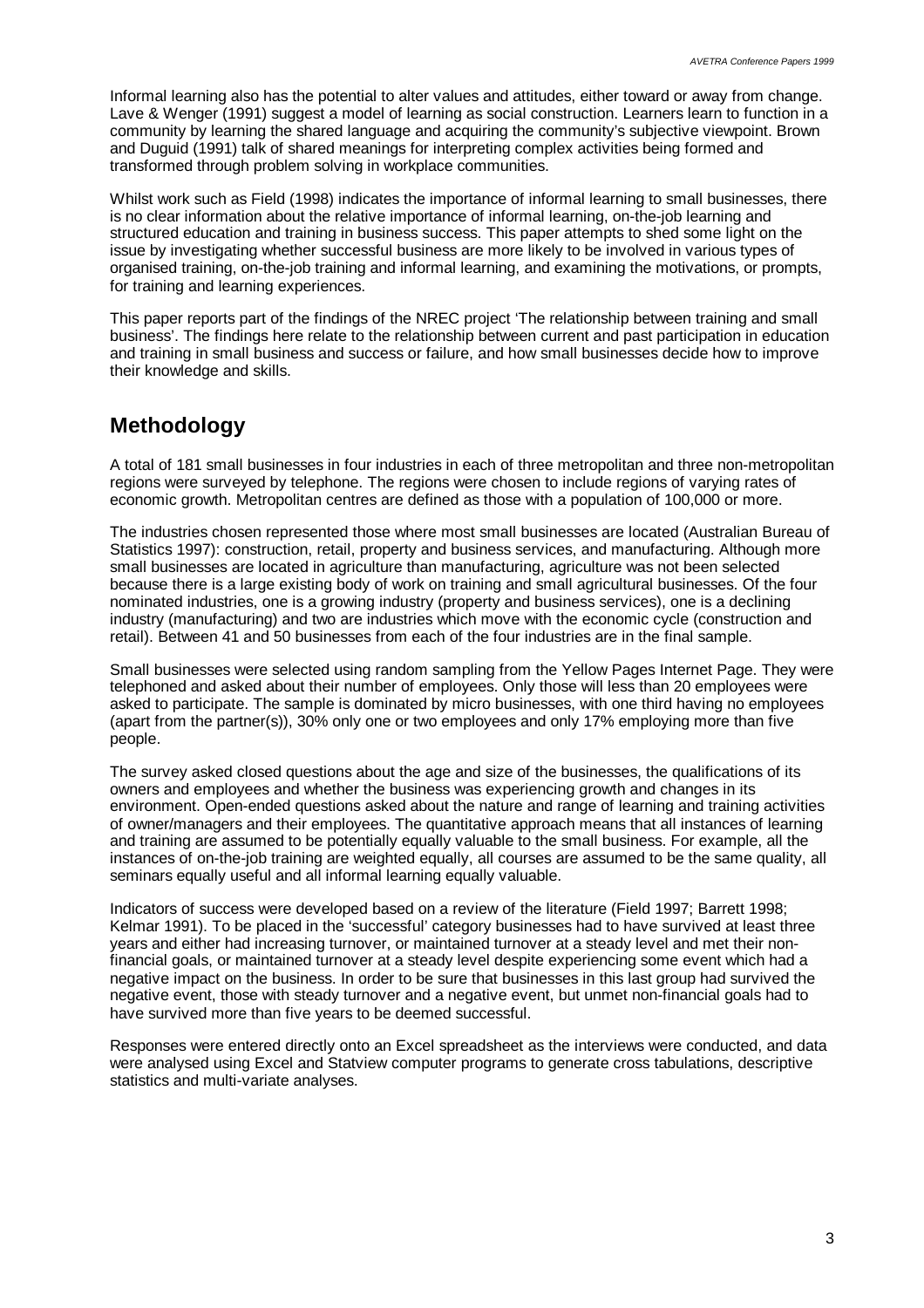# **Results**

### **PARTICIPATION IN TRAINING AND LEARNING ACTIVITIES**

This section provides a summary only of the results relating to participation in order to place the results relating to success and training and learning in context. Detailed results will be presented in the final report of the project.

Almost one third of the sample had had an employee or partner (owner) attend a relevant course in the last 12 months. The largest group of courses attended were technical/production related vocational education and training courses. Over one third of the sample had undertaken some on-the-job training. Business with employees, especially those under 25, were more likely to have participated in relevant courses and undertaken some on-the-job training.

Attendance at business meetings and seminars was more common than either participation in courses or on-the-job training, with over 60% attending a seminar or meeting in the last 12 months. In contrast to courses and on-the-job training, more seminars and meetings involved learning about management and management-related issues than technical or production issues. More than 30% had used a consultant or mentor.

Informal learning sources were found to be useful by over 80% of the sample, with learning from within industry sources the most frequently cited. Suppliers were the most frequently cited source. Media, those working in the business, family and social contacts, and professionals such as accountants, were all used by around half or more of the small businesses surveyed.

#### **PARTICIPATION IN PRIOR EDUCATION AND TRAINING AND SUCCESS**

Around half the sample had partners and/or employees with VET qualifications as their highest qualification, and another fifth to a quarter had university qualifications. Those with partners and/or employees with university or VET qualifications are more likely to be in successful small businesses than those with only school qualifications (see Table 1).

| Highest employee &/or partner qualifications** | Successfu       |     | Other   Total % of sample |
|------------------------------------------------|-----------------|-----|---------------------------|
|                                                |                 |     |                           |
| University                                     | 28              | 18  | 46'                       |
| % of qualification category                    | 61%             | 45% | 25%                       |
| VET                                            | 51              | 37  | 88                        |
| % of qualification category                    | 58%             | 43% | 49%                       |
| School                                         | 13 <sub>1</sub> | 28  | 41                        |

#### **Table 1: Indicators of success by highest qualifications of partners and employees**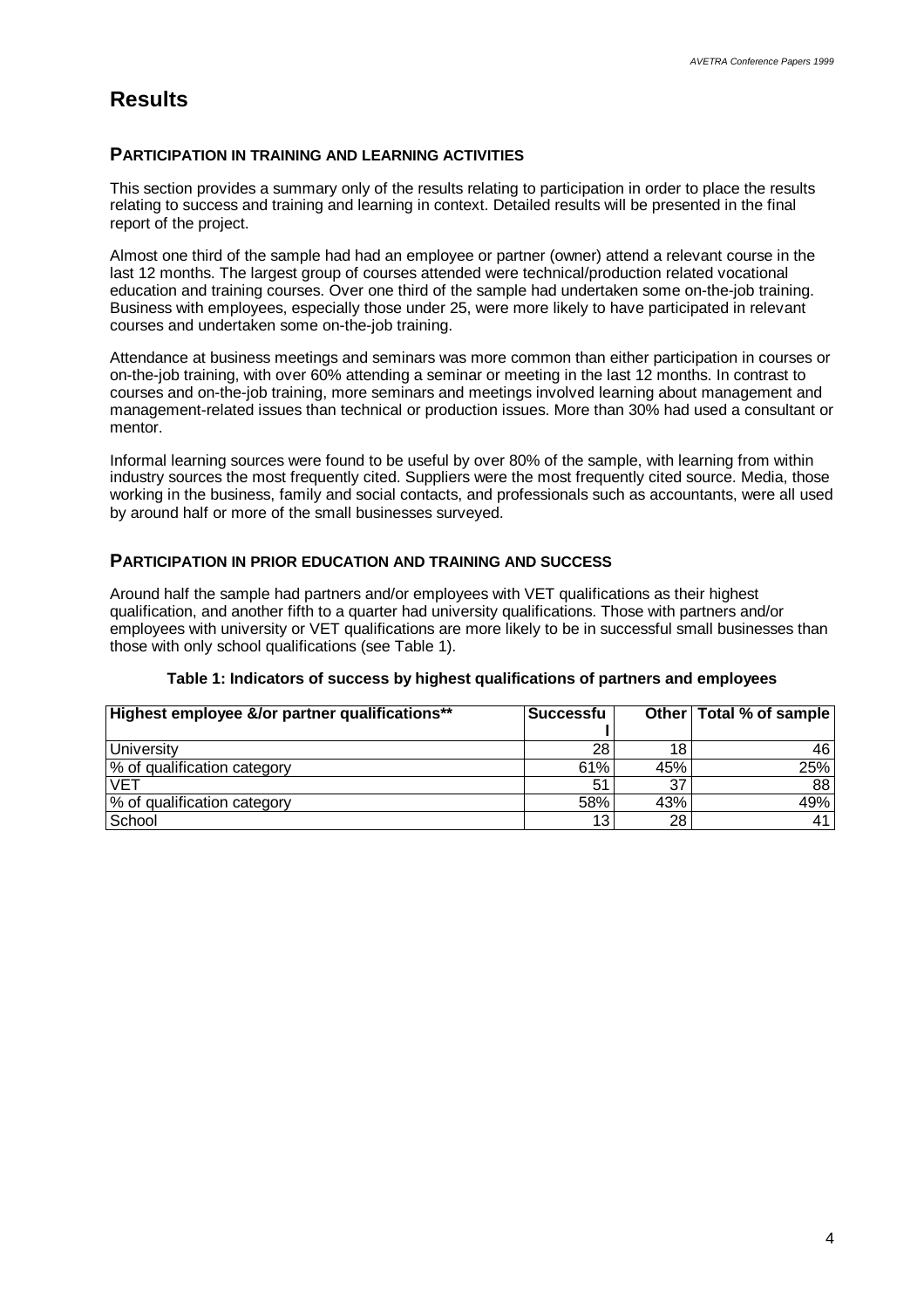| % of qualification category | 32% | 64% | 23% |
|-----------------------------|-----|-----|-----|
| Not stated                  |     |     | 6   |
| % of qualification category | 50% | 50% | 3%  |
| Total                       | 95  | 86  | 181 |

\*\*  $\gamma$ 2 P value < 0.05

### **LEARNING AT TIME PARTNER(S) STARTED BUSINESS**

The most common way of learning about their new business for the partners was experience or trial and error. Over half worked in this business before taking it over, or had worked in a related business. One third did a course (either on small businesses or the technical/ production aspects of the business). Advisors or mentors were used as a learning source by nearly a quarter of those surveyed (see Table 2).

Contrary to the result expected from the earlier discussion of other research, successful business partners were no more likely to have attended a course at the time they started in the businesses than partners of other businesses. However, successful business partners were more likely to have learnt from print or electronic media (typically magazines and books) and report that they learnt from experience or trial and error after they started or took over the business (Table 2).

#### **Table 2 Learning method at time started business and success**

| Learning method                                                | <b>Successful</b> | <b>Other</b> | Total (% of<br>sample) |
|----------------------------------------------------------------|-------------------|--------------|------------------------|
| Worked it out, experience, trial and error*                    | 69                | 46           | 115                    |
| % of success category                                          | 73%               | 53%          | 64%                    |
| Worked in business or related enterprise, learnt from previous | 58                | 49           | 107                    |
| owner                                                          |                   |              |                        |
| % of success category                                          | 61%               | 57%          | 59%                    |
| Did a course at time started business                          | 31                | 29           | 60                     |
| % of success category                                          | 48%               | 34%          | 33%                    |
| Consultant, mentor                                             | 24                | 20           | 44                     |
| % of success category                                          | 25%               | 23%          | 24%                    |
| Business or social network                                     | 18                | 16           | 34                     |
| % of success category                                          | 19%               | 19%          | 19%                    |
| Media*                                                         | 24                | 6            | 30                     |
| % of success category                                          | 25%               | 7%           | 17%                    |
| Total<br>$\sim$ $\sim$ $\sim$                                  | 95                | 86           | 181                    |

 $*$  γ2 P value < 0.05

More than one response allowed.

#### **CURRENT PARTICIPATION IN TRAINING AND LEARNING ACTIVITIES**

#### **Table 3: Indicators of success by training and learning sources**

| Learning activity                      | <b>Successful</b> | <b>Other</b> | Total % of sample |
|----------------------------------------|-------------------|--------------|-------------------|
| Attended a course                      | 35                | 22           | 57                |
| % of success category                  | 37%               | 26%          | 31%               |
| On-the-job training**                  | 41                | 25           | 66                |
| % of success category                  | 43%               | 29%          | 36%               |
| Attended a seminar or business meeting | 61                | 50           | 111               |
| % of success category                  | 64%               | 58%          | 61%               |
| Used consultant or mentor              | 31                | 26           | 57                |
| % of success category                  | 33%               | 30%          | 31%               |
| Media                                  | 18                | 11           | 29                |
| % of success category                  | 19%               | 13%          | 16%               |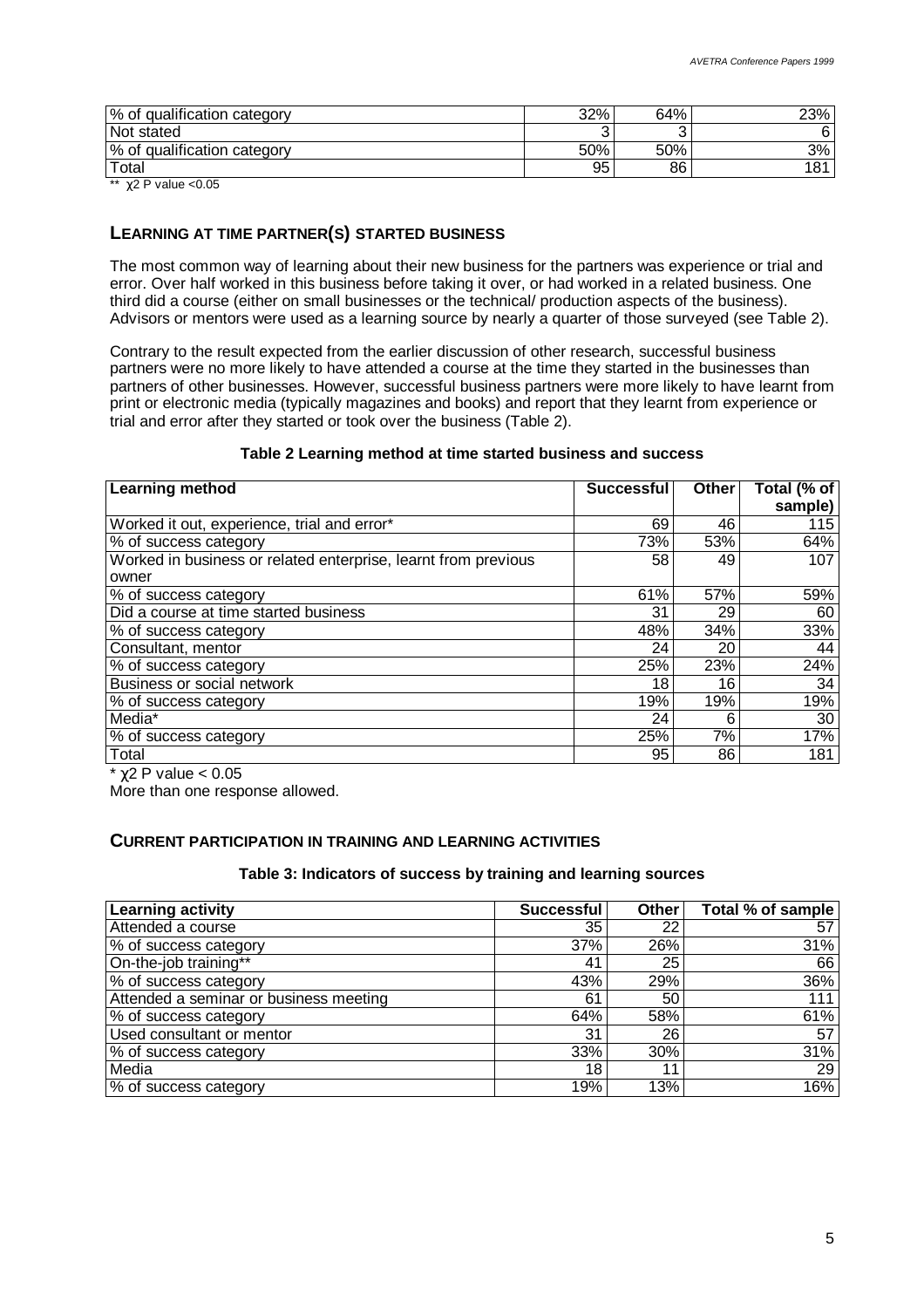| Customers                                 | 11  | 14. | 25  |
|-------------------------------------------|-----|-----|-----|
| % of success category                     | 12% | 16% | 14% |
| People in the business                    | 10  | 12  | 22  |
| % of success category                     | 11% | 14% | 12% |
| Others within the industry                | 23  | 79  | 85  |
| % of success category                     | 50% | 92% | 47% |
| External to industry, not social networks | 29  | 20  | 49  |
| % of success category                     | 31% | 23% | 27% |
| Social networks                           | 20  | 24  | 44  |
| % of success category                     | 21% | 28% | 24% |
| Any informal learning, excluding media    | 80  | 69  | 149 |
| % of success category                     | 84% | 80% | 82% |
| Total                                     | 95  | 86  | 181 |

\*\*  $\gamma$ 2 P value <.05

There are few relationships between business success and recent participation in education and training or use of informal learning sources. Those businesses that participated in on-the-job training were more likely to be successful than those that did not (see Table 3). Further dissection of the 'others within industry' category shows no statistically significant relationship between learning from suppliers or customers and success category. Thus the results do not support a link between inter-enterprise informal learning, which Field (1998) notes is important for some businesses, and business success. Field's sampled businesses had two or more full-time employees, and may be more likely to be in industries that need inter-enterprise learning than the industries and micro businesses in this sample.

### **HOW SMALL BUSINESSES DECIDE HOW TO IMPROVE THEIR KNOWLEDGE AND SKILLS**

For each type of training and learning activity in which the business had participated, those interviewed were asked to recall what had prompted the business to train or learn, and why they had chosen the particular training or learning activity undertaken. Table 4 shows prompts for specific types of learning activities. The prompts for training and learning for successful and other businesses are shown in Table 5.

A general desire to improve the efficiency, and thence profitability, of the business was the most frequently given prompt for training or learning, followed by looking for new opportunities, the introduction of new technology or work practices and on-going staff or management training or learning. Those planning learning and training activities in the future gave similar prompts.

Small businesses used different learning and training sources for different needs. Attendance at seminars and meetings was most frequently prompted by looking for new opportunities. Mentors and consultants were used most often in learning to solve a specific problem. Almost half of those who had attended a course did so because they were required to do so by law, an award, customer or supplier (Table 4). The small number of businesses prompted to undertake learning activities for 'other' reasons gave reasons related to a desire to participate in the community, or maintaining goodwill with suppliers.

| Prompt                        | Course | %      | On-the-  | %      | <b>Seminar</b> | %      | Mentor/         | %      | Times  |
|-------------------------------|--------|--------|----------|--------|----------------|--------|-----------------|--------|--------|
|                               |        | citing | job      | citing |                | citing | consultant      | citing | prompt |
|                               |        | prompt | training | prompt |                | prompt |                 | prompt | cited  |
| To improve efficiency         | $39**$ | 68%    | 44**     | 67%    | 69**           | 62%    | 32              | 56%    | 184    |
| Seek new opportunities        | 24     | 42%    | 25       | 38%    | 88             | 79%    | 15              | 26%    | 152    |
| New technology/ work          | $18**$ | 32%    | $35*$    | 53%    | 76             | 68%    | $10^*$          | 18%    | 139    |
| practices                     |        |        |          |        |                |        |                 |        |        |
| On-going staff training, inc. | $33*$  | 58%    | 42       | 64%    | 43             | 39%    | $11***$         | 19%    | 129    |
| new staff / to keep up to     |        |        |          |        |                |        |                 |        |        |
| date                          |        |        |          |        |                |        |                 |        |        |
| To take advantage of an       | 9      | 16%    | $20**$   | 30%    | 48             | 43%    | 20 <sub>1</sub> | 35%    | 97     |
| opportunity                   |        |        |          |        |                |        |                 |        |        |

#### **Table 4: Prompts for undertaking learning activities, by learning source**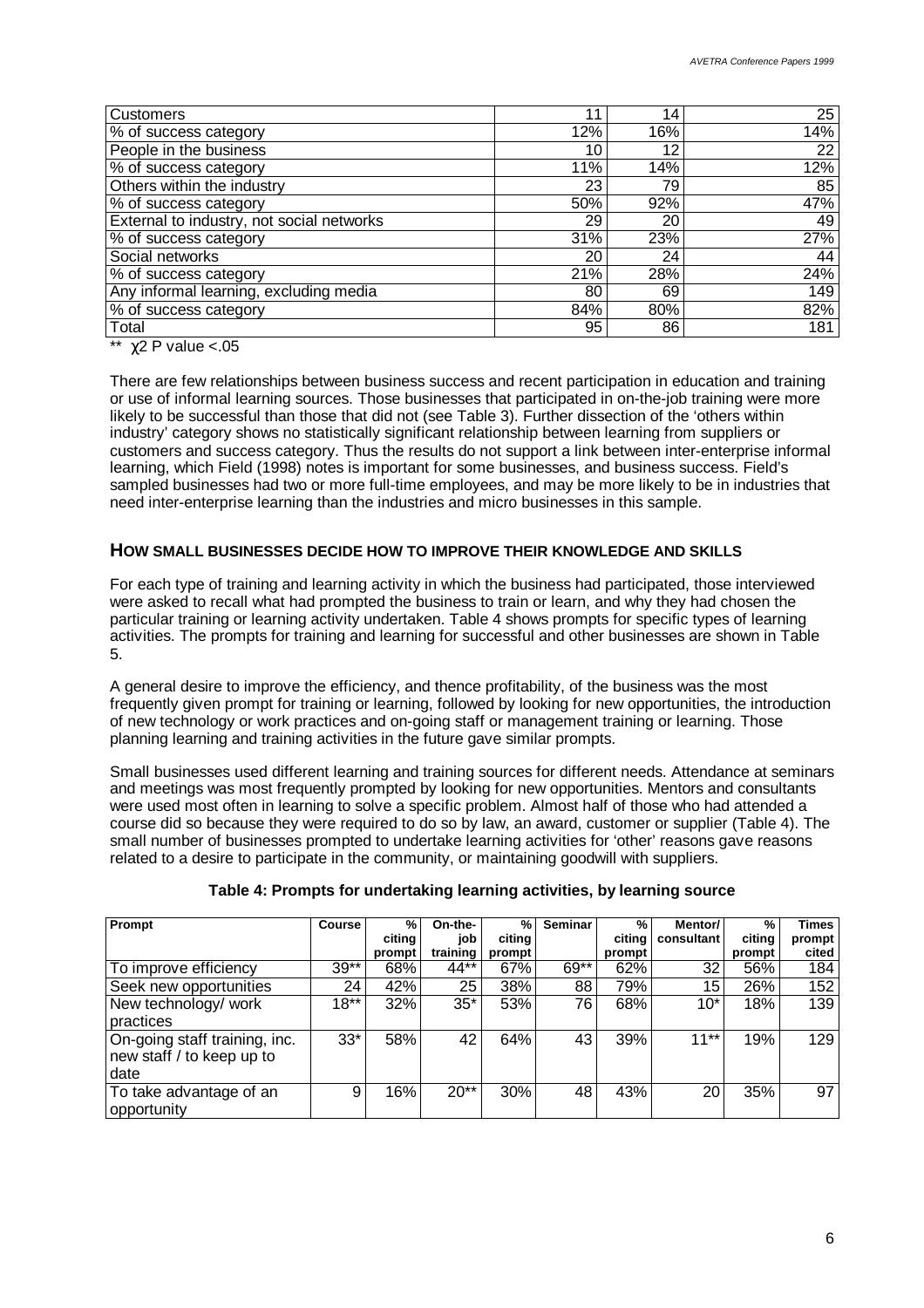| To solve a problem       |    | 14% | $27**$ | 41% | 24    | 22% | 38 | 67%   | 97 |
|--------------------------|----|-----|--------|-----|-------|-----|----|-------|----|
| Recommended/advertised   | 3  | 5%  |        | 6%  | 45    | 41% | 13 | 23%   | 65 |
| and looked useful        |    |     |        |     |       |     |    |       |    |
| Required by law/award/   | 27 | 47% | $7**$  | 11% | 24    | 22% | 3  | 5%    | 61 |
| customer/ supplier       |    |     |        |     |       |     |    |       |    |
| A crisis in the business |    | 4%  |        | 3%  | $3^*$ | 3%  |    | 14%   | 15 |
| Other                    |    | 5%  |        | 0%  |       | 5%  |    | $0\%$ | 9  |
| Number participating     | 57 |     | 66     |     | 111   |     | 57 |       |    |

\* Proportion of successful businesses giving prompt is greater than other business  $\gamma$ 2 P value <0.1 \*\* Proportion of successful businesses giving prompt is greater than other business χ2 P value <0.05 More than one response could be given. Prompts for up to two activities of each type could be given.

Successful businesses were more likely than other businesses to be prompted to learn or train by a desire to improve efficiency, new technology or work practices. Successful businesses were more likely to use learning or training on an on-going basis or to learn or train as a means of keeping up to date. They were slightly more likely to learn or train to take advantage of an opportunity or to solve a problem (see Table 5). Businesses which were unsuccessful were more likely than those which were neither successful nor unsuccessful (which includes those too new to determine their success) to be prompted to train to take advantage of new opportunity, requirements of an external agent and recommendations or advertising (Table 5).

| Prompt                                       | <b>Successf</b> | <b>Neither</b> | <b>Unsuccessful</b> | All |
|----------------------------------------------|-----------------|----------------|---------------------|-----|
|                                              | ul              | successful nor |                     |     |
|                                              |                 | unsuccessful   |                     |     |
| On-going training, keeping up to date**      | 50              | 16             | 15                  | 81  |
| %                                            | 53%             | 35%            | 38%                 | 45% |
| Take advantage of opportunities*             | 34              | 8              | 12                  | 54  |
| %                                            | 36%             | 17%            | 30%                 | 30% |
| Seek new opportunities                       | 43              | 16             | 19                  | 78  |
| %                                            | 45%             | 35%            | 48%                 | 43% |
| Improve efficiency**                         | 62              | 16             | 15                  | 93  |
| %                                            | 65%             | 35%            | 38%                 | 51% |
| Solve a problem*                             | 33              | 11             | 9                   | 53  |
| $\%$                                         | 35%             | 24%            | 23%                 | 29% |
| A crisis                                     | 2               | 5              | 5                   | 12  |
| %                                            | 2%              | 11%            | 13%                 | 7%  |
| Required by law, award, customer or supplier | 9               | 7              | 21                  | 37  |
| %                                            | 9%              | 15%            | 53%                 | 20% |
| Recommended or advertised                    | 22              | 6              | 11                  | 39  |
| %                                            | 23%             | 13%            | 28%                 | 22% |
| New technology or work practices**           | 45              | 13             | 14                  | 72  |
| $\%$                                         | 47%             | 28%            | 35%                 | 40% |
| Total                                        | 95              | 46             | 40                  | 181 |

**Table 5: Prompts for undertaking any type of training or learning activity**

\*Proportion of successful businesses giving prompt is greater than other business  $\chi$ 2 P value < 0.1

\*\* Proportion of successful businesses giving prompt is greater than other business χ2 P value <0.05

A breakdown of type of learning or training activity chosen for various categories of prompt shows that successful businesses were more likely than other businesses to choose courses when prompted by: a desire to improve efficiency; new technology or work practices; and, for on-going training or as a means of keeping up-to-date. Successful businesses were more likely than others to choose on-the-job training to take advantage of an opportunity; improve efficiency; solve a problem; implement new technology or work practices and for training required by an external agent. Mentors or consultants were used as a learning source on an on-going basis by successful businesses more than other businesses.

The most frequent reason for choosing a training or learning source was that it provided learning that was relevant to the business, followed by it was perceived to be a good way to learn and convenience of the location or time of the activity. Almost one quarter chose a training or learning source because there was no alternative method of learning about the topic. There was no significant difference in the reasons for choice of activity given by successful businesses compared to other businesses.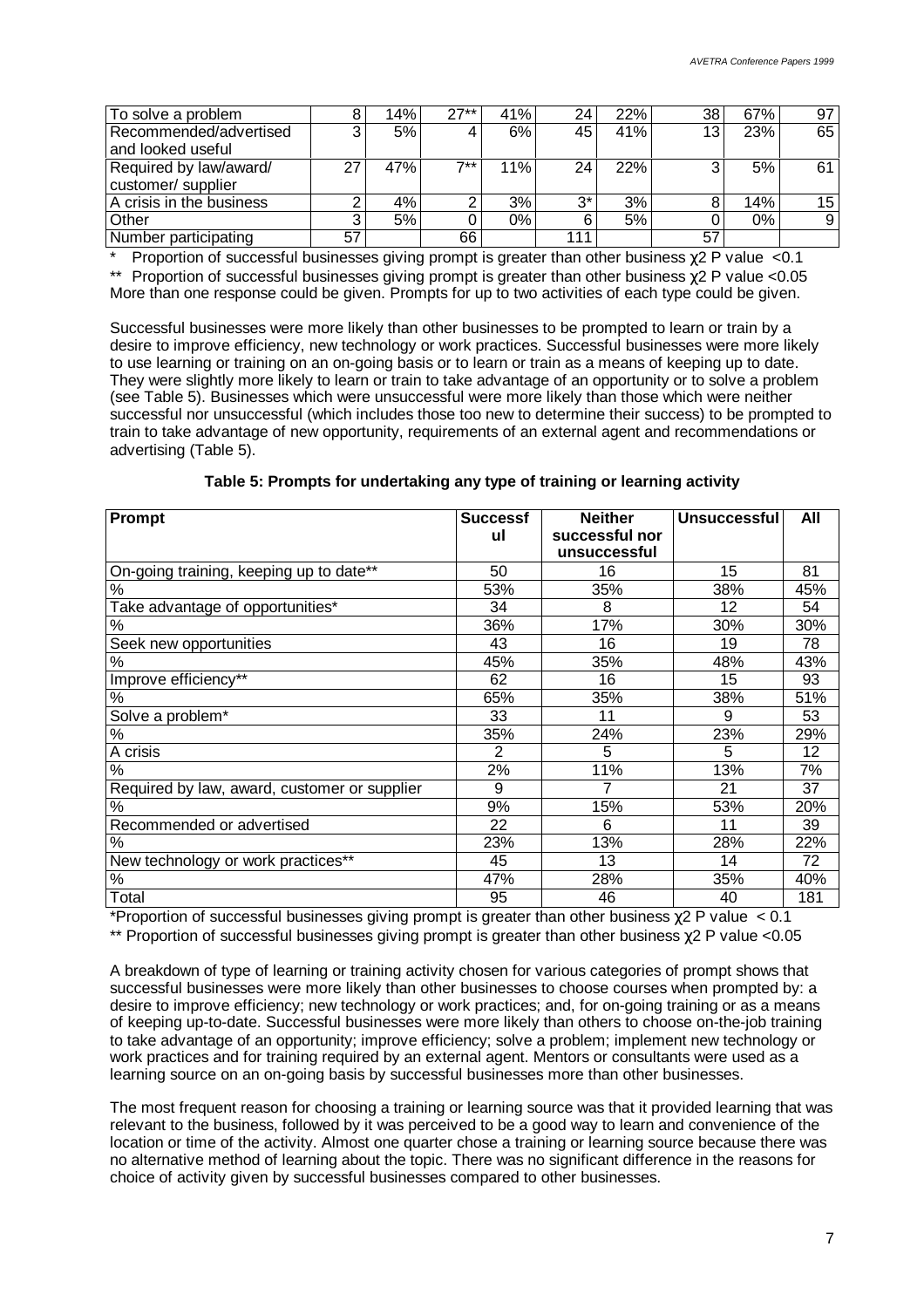When reasons for choice are considered for each of the learning and training types, there were some significant differences in the reasons given by successful and other businesses. Successful businesses were more likely to choose on-the-job training because it is relevant to the business, courses because of the convenience of timing or location and because they are seen to be a good way to learn about the topic, and a mentor or consultant because they provide learning which is relevant to the business.

# **Discussion and conclusions**

The extent of course attendance by small businesses in this study appears to be slightly higher than the Australian Bureau of Statistics' Survey of Training and Expenditure quoted in Wooden & Baker (1995) and Field (1997), although the data are not directly comparable because the ABS survey responses from small businesses tend to concentrate on accredited training (Field 1997).

The findings support the existence of a link between prior education and training, measured by highest qualification levels of those working in the business, and the success of the small business, as found by Bureau of Industry Economics (1991), Kilpatrick (1996) and other studies cited in the introduction to this paper. However, the finding does not extend to taking a course at the time of going into a small business or subsequently attending relevant courses.

There is evidence that contextualised learning is related to success, supporting A Gibb (1997). Partner learning by trial and error and experience in the business at the time of starting the business was related to success, as was later contextualised training in the form of on-the-job training for employees or partners.

Informal learning, including from suppliers, customers and others within and outside of the industry was popular, with most businesses reporting informal learning and finding it useful, confirming findings of studies such as Field (1998), Catts et al (1996) and Coopers & Lybrand (1994). Informal learning was used to a similar extent by both successful and other businesses, although informal learning from media at the time of starting in the business was correlated with success.

Successful businesses were more likely to be prompted to learn or train, including to take courses, onthe-job training and use mentors, by a desire to improve efficiency, new technology or work practices and as a means of keeping up to date or for on-going training or learning purposes. This is consistent with learning being used to deal with change and with proactive rather than reactive prompts for learning (Coopers & Lybrand 1994).

This and other studies have found that successful businesses have better educated managers. A possible relationship between learning and training is as follows. As suggested by Welch (1970) and Rogers (1995), the better educated in small business are more aware of changes they could make to improve efficiency, partly because they use training and learning on an on-going basis to keep up to date. The changes they do make are more successful because they are aware that training and learn assist in the implementation of new technology and work practices.

The findings suggest that the benefits of contextualised learning, especially on-the-job training, should be promoted to small business. Awareness that successful businesses train and learn to improve efficiency and deal with change (implementing new technology and work practices) should be increased, as should awareness that successful businesses routinely use training and learning on an on-going basis. A change in attitude toward a learning culture in small business must be accompanied by easy access to relevant learning and training. This is a challenge for the Australian Training system, which is grappling with ways of involving the diverse small business sector in the formal training system.

Finally, some limitations of the study should be noted. The sample group was predominantly micro businesses in four industries (retail, construction, property and business services and manufacturing) and the results therefore are indicative only of this group of small businesses. This study focussed on the relationship between various methods of training and learning and small business success at a macro level. It did not examine the features of the various types of training and learning which make them more or less effective. Issues such as assessment and delivery were not considered. It did not investigate the benefits of training and learning to individual employees of the business, who may transfer skills learnt from one work context to another and to non-work contexts in the wider community.